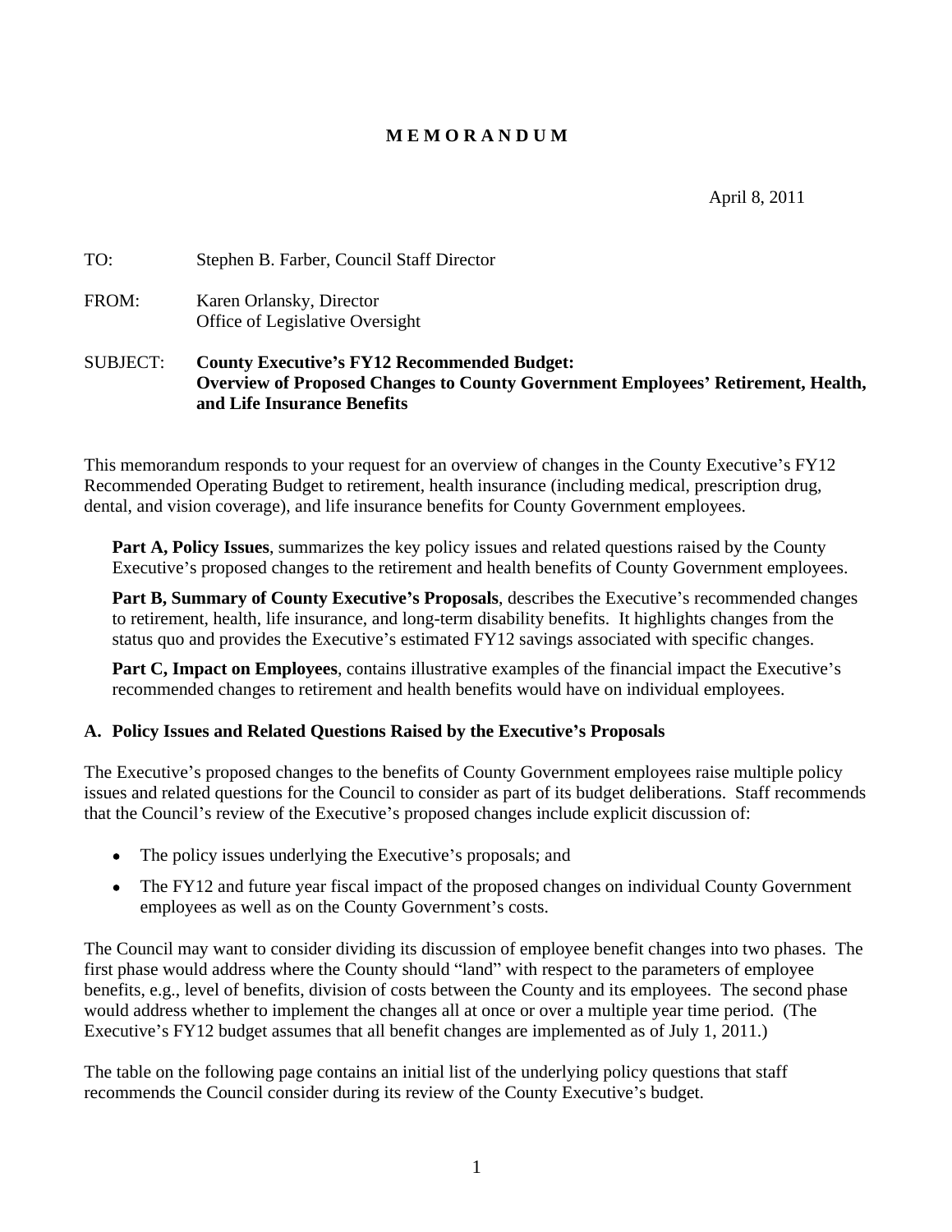| POLICY ISSUES AND RELATED QUESTIONS                                                                                                                                                                                                                                 | OBSERVATIONS ON THE CE'S PROPOSALS FOR<br><b>CHANGING COUNTY GOVT. EMPLOYEES' BENEFITS</b>                                                                                                                                                                                                                                                                                     |
|---------------------------------------------------------------------------------------------------------------------------------------------------------------------------------------------------------------------------------------------------------------------|--------------------------------------------------------------------------------------------------------------------------------------------------------------------------------------------------------------------------------------------------------------------------------------------------------------------------------------------------------------------------------|
| <b>General</b>                                                                                                                                                                                                                                                      |                                                                                                                                                                                                                                                                                                                                                                                |
| Should employees in all County agencies be<br>offered a comparable package of retirement and<br>health benefits? If not, then what factors should<br>determine how the benefits differ?                                                                             | Unless similar changes to employee benefits are<br>implemented by the other agencies, the CE's proposals<br>(if implemented) would increase the disparity among<br>benefit packages provided to employees across the<br>County-funded agencies.                                                                                                                                |
| Should changes implemented in FY12 be part of a<br>multi-year plan designed to achieve an explicitly<br>stated policy goal, e.g., limiting benefit costs to a<br>set percent of personnel costs; modeling County<br>benefits after those of the federal government? | The CE states that his proposals to restructure<br>employee benefits will reduce costs. The CE does not<br>indicate how these changes fit into a long-term<br>compensation policy.                                                                                                                                                                                             |
| Should there be a limit established on the<br>increased costs of benefits shifted to employees in<br>one year? Over time?                                                                                                                                           | In FY12, under the CE's proposals, an employee will<br>pay between \$370 and \$3,700 more for the same<br>health insurance coverage. In addition, defined benefit<br>plan members will be required to contribute an<br>additional 2% of their salaries towards their pension.                                                                                                  |
| Should a portion of the County's structural budget<br>problem be addressed by changing the<br>compensation package for new hires?                                                                                                                                   | The CE's FY12 budget does not include any proposals<br>for modifying either the salaries or the benefits for<br>employees not yet hired.                                                                                                                                                                                                                                       |
| <b>Retirement/Pension Benefits</b>                                                                                                                                                                                                                                  |                                                                                                                                                                                                                                                                                                                                                                                |
| When considering changes to retirement benefits,<br>should the County seek equivalent savings from<br>employees in the defined contribution plan, which<br>currently costs the County substantially less than<br>the defined benefit pension plans?                 | The CE's proposal would result in an annual 2% salary<br>"loss" for all employees. Defined benefit plan<br>members would contribute 2% more of their salary;<br>RSP & GRIP plan members would lose a retirement<br>account contribution equal to 2% of salary.                                                                                                                 |
| <b>Health Insurance Benefits for Active Employees</b>                                                                                                                                                                                                               |                                                                                                                                                                                                                                                                                                                                                                                |
| In total, what portion of health insurance benefit<br>costs (medical, prescription drug, dental, and<br>vision) should the County Government cover for<br>its employees?                                                                                            | The CE's proposed changes to health insurance would<br>reduce the overall share paid for by the County from<br>about 80% to about 60% of the total cost in FY12.                                                                                                                                                                                                               |
| Should all employees pay the same percent share<br>of their health insurance costs? If not, should an<br>employee's cost share vary by his/her:<br>$\bullet$ Annual salary?<br>• Level of coverage (e.g., single, family)?<br>• Plan choice (e.g., HMO, POS)?       | Under the CE's proposals, the actual cost share of<br>health insurance paid by employees would range from<br>30% to 58% of the combined premium. Further, for<br>most employees (because of the added salary-based<br>premium), the CE's pricing results in higher cost<br>shares paid by those enrolled in the least expensive<br>health plans, i.e., single or HMO coverage. |
| Should the cost of health care to County<br>Government retirees be more, less, or the same as<br>that for active employees?                                                                                                                                         | Today, most retirees pay a higher cost share than<br>active employees. Under the CE's proposals, most<br>active County employees would end up paying more<br>than retirees for group insurance.                                                                                                                                                                                |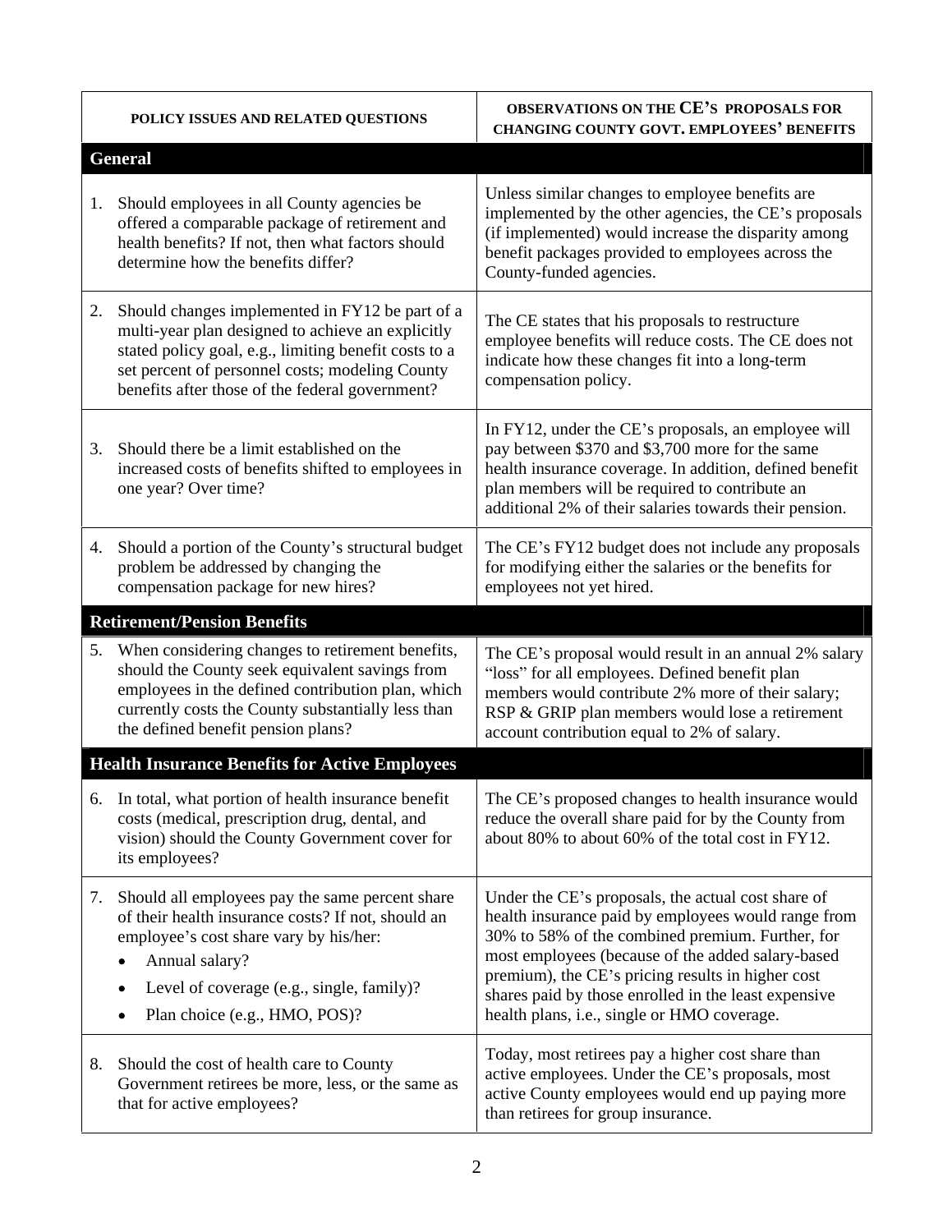### **B. Summary of County Executive s Proposed Changes to Employee Benefits**

The Executive proposes a series of modifications to County Government employee benefits. The table below summarizes the Executive's proposed changes and shows his estimated FY12 savings that would result from implementation of the proposal. The proposed changes, if implemented, would produce recurring savings in future years. The Executive recommends implementing all changes on July 1, 2011.

| <b>Benefit Type</b>                          | <b>County Executive's Proposal</b>                                                                                                                                                                                                                                                                                                                                         | <b>CE</b> Estimated<br><b>FY12 Savings</b> |
|----------------------------------------------|----------------------------------------------------------------------------------------------------------------------------------------------------------------------------------------------------------------------------------------------------------------------------------------------------------------------------------------------------------------------------|--------------------------------------------|
|                                              | <b>Pension (Defined Benefit) Plans.</b> Employees would contribute an<br>additional 2% of salary towards their pensions.                                                                                                                                                                                                                                                   | \$6,044,180                                |
| Retirement                                   | <b>Retirement Account (Defined Contribution<sup>1</sup>) Plan.</b> The employer's<br>contribution to employee retirement accounts would be reduced by 2%.                                                                                                                                                                                                                  | \$4,860,290                                |
| Health                                       | Minimum 30% Cost Share. Employees' cost share of medical,<br>prescription drug, dental and vision insurance premiums would increase<br>from a minimum of 20% to a minimum of 30%.                                                                                                                                                                                          | \$8,229,530                                |
| (Medical/<br>Prescription/<br>Dental/Vision) | Additional Salary-Based Charge. Employees with an annual salary<br>between \$50,000 and \$89,999 who enroll in a medical and/or prescription<br>drug plan would pay an additional \$910 per year. Employees with an<br>annual salary of \$90,000 and above who enroll in a medical and/or<br>prescription plan would pay an additional \$1,560 per year.                   | \$7,418,000                                |
| Prescription                                 | <b>Generics.</b> Employees who buy a brand name drug when a generic<br>equivalent is available would always pay the generic drug copay plus the<br>difference between the cost of the brand name drug and its generic<br>equivalent. Currently, this requirement is waived if a physician prescribes<br>a brand drug and writes "dispense as written" on the prescription. | \$1,200,000                                |
| Drug                                         | <b>Lifestyle Drugs.</b> The County would eliminate coverage for medications<br>used to treat erectile dysfunction.                                                                                                                                                                                                                                                         | \$400,000                                  |
|                                              | Mail-Order Copays. The copay for mail order prescriptions (up to a 90-<br>day supply) would increase from one time to two times the copay for a<br>30-day supply purchased through a retail pharmacy.                                                                                                                                                                      | \$200,000                                  |
| Life Insurance                               | 30% Cost Share and Benefit Level. The life insurance benefit provided<br>to all employees would be reduced from two times to one time annual<br>salary. Employees' cost share would increase from 20% to 30% of<br>premium.                                                                                                                                                | \$1,200,000                                |
| Long-Term<br>Disability                      | 30% Cost Share. Employees' cost share for long-term disability<br>insurance would increase from 20% to 30% of premium.                                                                                                                                                                                                                                                     | \$48,000                                   |

| Table 1: Summary of<br>s Proposed Changes to County Govern<br>' Benefits<br>7 Executive's !<br>Government Employees' |
|----------------------------------------------------------------------------------------------------------------------|
|----------------------------------------------------------------------------------------------------------------------|

<sup>&</sup>lt;sup>1</sup> In this memo, the term, "defined contribution" plan, includes both the Retirement Savings Plan (RSP) and the Guaranteed Retirement Income Plan (GRIP).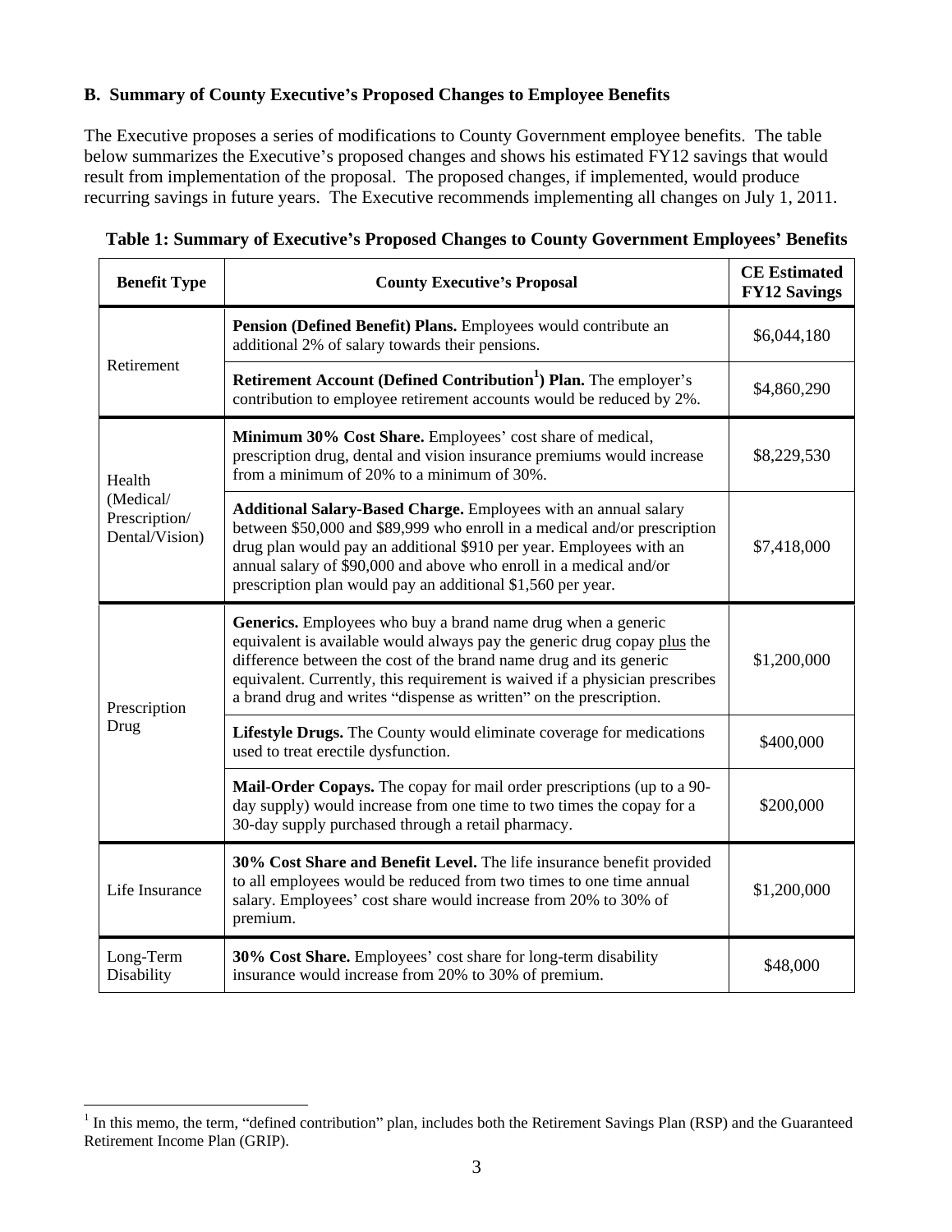The next three pages provide further detail on the two proposed changes that would have the greatest effect on the cost of benefits to County Government employees: retirement and health insurance benefits.

### **1. Executive s Proposed Retirement Plan Changes**

The County Government will pay \$124 million (from tax supported and non-tax supported funds) for employee retirement benefits in FY11: \$105 million for the defined benefit plan and \$19 million for the defined contribution plan. Currently, the defined benefit and the defined contribution plans have approximately the same number of enrollees. While defined benefit plans are more generous to employees and cost the County significantly more than defined contribution plans, the Executive proposes that employees in both plan types forego identical amounts (2% of salary).

**a. Defined Benefit Plans**: The County Executive has proposed that all employees in a defined benefit plan contribute an additional 2% of salary annually. As shown in the table below, the impact of the Executive's proposal varies among different employee groups.

| <b>Employee Group</b>                       | <b>Current Employee</b><br>Contribution<br>$(\%$ of salary) <sup>2</sup> | <b>CE Proposed</b><br>Employee<br>Contribution<br>(% of salary) | % Increase<br>in Employee<br><b>Contribution</b> |
|---------------------------------------------|--------------------------------------------------------------------------|-----------------------------------------------------------------|--------------------------------------------------|
| Non-Public Safety (hired before $10/1/94$ ) | 4%                                                                       | 60/                                                             | $+50%$                                           |
|                                             |                                                                          |                                                                 |                                                  |
| Police and Deputy Sheriff/Corrections       | 4.75%                                                                    | 0.75%                                                           | $+42%$                                           |
| Fire & Rescue                               | 5.5%                                                                     | 7.5%<br>$\sim$                                                  | $+36%$                                           |

**Table 2: Executive s Proposed Increases in Employee Defined Benefit Contributions**

**b. Defined Contribution Plans**: Currently, the County Government contributes 8% of salary into a retirement account for most employees in a defined contribution plan.<sup>3</sup> The Executive proposes reducing the employer contribution to 6% of salary, a 25% reduction in the employer's contribution. Unlike the proposed defined benefit changes, the Executive's defined contribution proposal would not reduce take home pay but would reduce the amount of money available upon retirement.

| Table 3: Executive's Proposed Reduction in Annual Retirement Account Con<br>Contributions |  |
|-------------------------------------------------------------------------------------------|--|
|                                                                                           |  |

| <b>Employee Group</b>                               | Employer<br>Contribution<br>$(\%$ of salary) | Employer<br>Contribution<br>$(\%$ of salary) | <b>EXECUTE CONSECUTE:</b> The CE Proposed (%) Reduction in (1)<br>Employee<br>Contribution |
|-----------------------------------------------------|----------------------------------------------|----------------------------------------------|--------------------------------------------------------------------------------------------|
|                                                     |                                              |                                              |                                                                                            |
| Non-Public Safety (hired after 10/1/94)             |                                              |                                              |                                                                                            |
| Non-Represented Public Safety (hired after 10/1/94) | 100'                                         |                                              | $\Omega$<br>$-20/6$                                                                        |

 $2$  Employees in the ERS who earn more than the Social Security Wage Base (\$106,800 in 2012) contribute a higher percentage toward their pensions for salary earned above the Social Security Wage Base.

toward their pensions for salary earned above the Social Security Wage Base.<br><sup>3</sup> A small number of non-represented public safety employees participate in a defined contribution plan in which the employee contributes 3% of salary and the County contributes 10% of salary.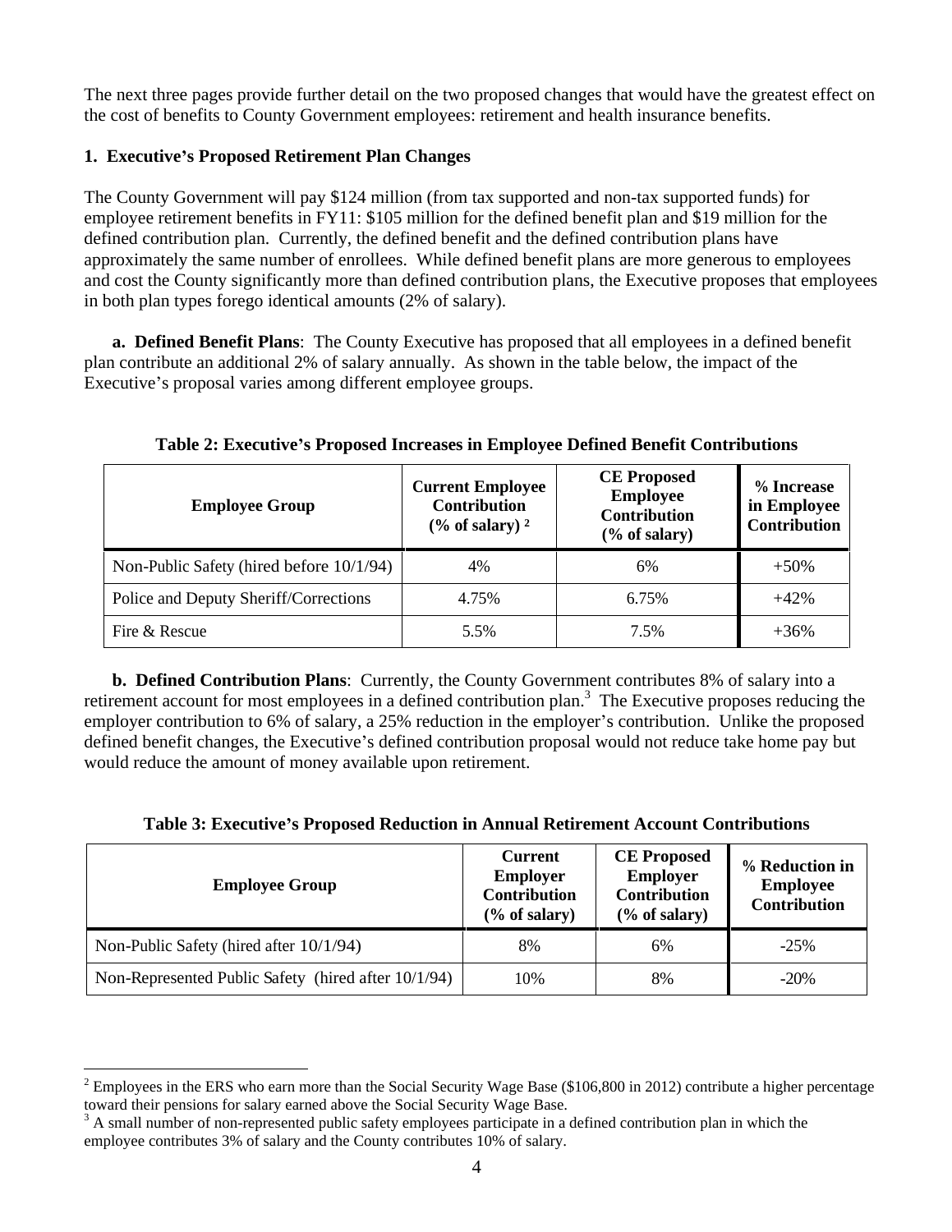#### **2. Executive s Proposed Health Insurance Benefit Changes**

In FY11, the County Government will pay about \$90 million (from tax supported and non-tax supported funds) for employee health (medical, prescription drug, dental, and vision) insurance premiums.

**a. Proposed Cost Share Changes**: Currently, County Government employees pay at least 20% of health benefit premiums.<sup>4</sup> The Executive proposes a new two-part health care pricing approach.

- (1) All employees would pay at least 30% of medical, prescription drug (standard), dental, vision, life, and long-term disability insurance premiums; AND
- (2) Most employees who enroll in a medical and/or prescription plan would pay an additional salary based charge.

| <b>Salary Level</b>   | <b>Percent of</b><br><b>Workforce</b> | <b>Current Minimum</b><br><b>Employee Health</b><br>Premiu<br>Contribution <sup>4</sup> | <b>CE's Proposed Minimum</b><br><b>Annual Employee Health</b><br><b>Premium Contribution</b> |
|-----------------------|---------------------------------------|-----------------------------------------------------------------------------------------|----------------------------------------------------------------------------------------------|
|                       | 20%                                   |                                                                                         | 30% of premium                                                                               |
| <b>Under \$50,000</b> |                                       |                                                                                         |                                                                                              |
| \$50,000 - \$89,999   | $\sim$ $\sim$ $\sim$ $\sim$           | 20% of premium                                                                          | 30% of premium $+$ \$910                                                                     |
| $$90,000+$            | 10%                                   |                                                                                         | 30% of premium $+ $1,560$                                                                    |

#### **Table 4: Executive Recommended Changes to MCG Employee Health Benefit Cost Share**

**\*** Source: *Personnel Management Review*, Montgomery County Office of Human Resources, April 2011.

**b. Actual Cost Share**: If the Executive's proposals are implemented, employees will pay an actual cost share ranging from **30% to 58%** of the total combined premium for medical, prescription drug, dental, and vision coverage. Because the salary-based charge proposed by the Executive does not vary based on plan choice (e.g., HMO vs. POS) or level of coverage (e.g., single vs. family), employees subject to the added charge will pay a higher percent of the total premium if enrolled in a less expensive plan (e.g., single coverage, HMO plans).

#### **Table 5: Employee Cost Share for Combined Health Insurance Premium\* Current vs. Executive s Proposal**

| <b>Salary Level</b> | % of Annual Premium Paid by Employee 5 |                           |  |  |
|---------------------|----------------------------------------|---------------------------|--|--|
|                     | <b>Current Range</b>                   | Range Under CE's Proposal |  |  |
| Under \$50,000      |                                        | 30% to 37%                |  |  |
| \$50,000-\$89,999   | 20% to 32%                             | 34% to 49%                |  |  |
| \$90,000+           |                                        | 37% to 58%                |  |  |

\*Includes costs for medical, prescription, dental, and vision coverage using calendar year 2011 premium rates.

<sup>&</sup>lt;sup>4</sup> Non-represented employees hired since 10/1/94 ("Select" plan members) pay 24% of premiums. Also, an employee who chooses the "high option" prescription plan pays an additional 8% of total health insurance premium costs.

 $<sup>5</sup>$  The highest employee cost share under current pricing and as proposed by the Executive reflects the cost of high option</sup> prescription coverage.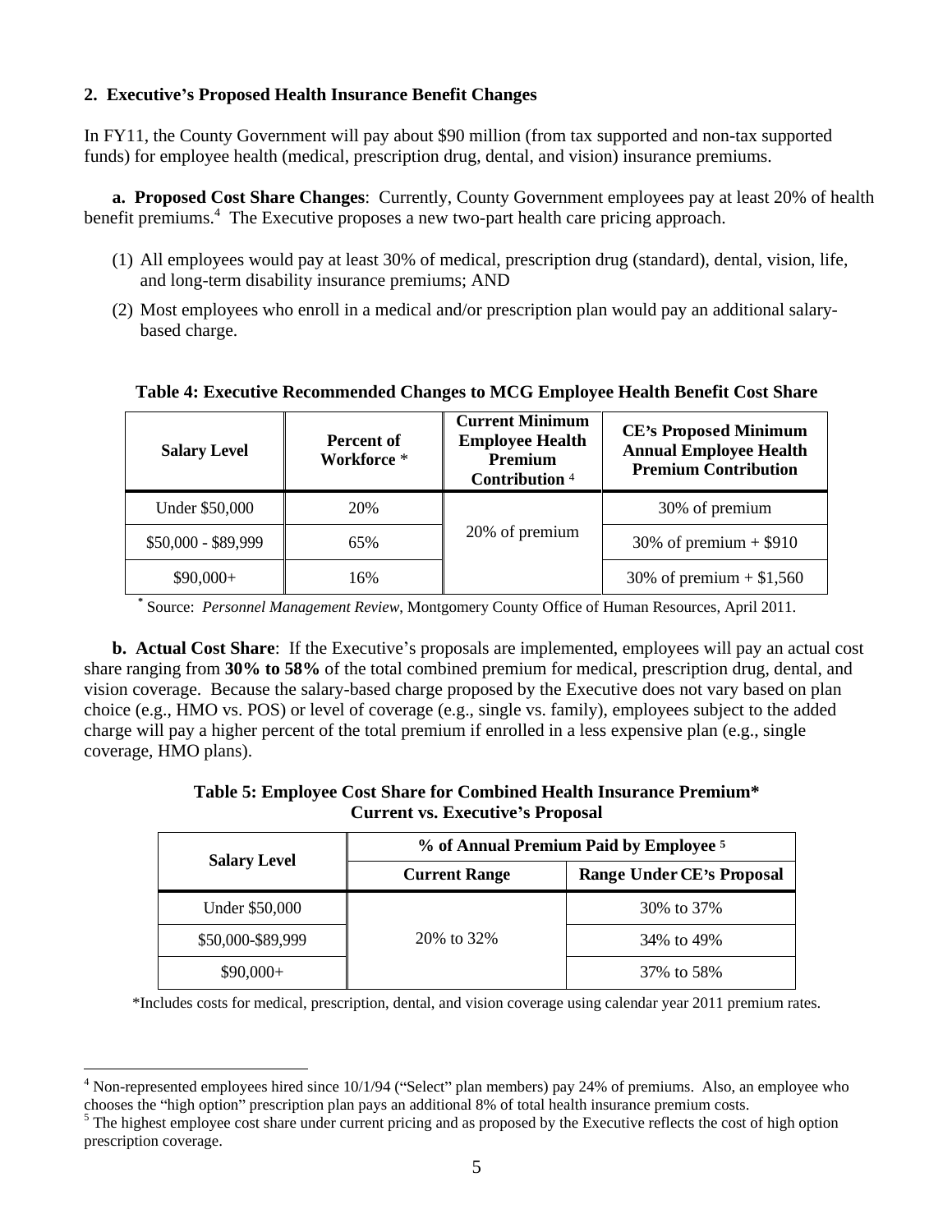**c. Cost Share Increases Translated into Dollars**: The Executive's proposal will require County Government employees to pay more to retain their current health care coverage. Employees in a higher cost plan (e.g., Carefirst High Option POS) could mitigate their additional cost of health insurance by switching to a lower cost plan (e.g., Kaiser HMO).

The following table shows the dollar amount of employee health benefit cost under current practice and as proposed by the Executive. The table shows the range of increase in employee health costs if employees stay in their current choice of health and prescription drug plans. The data include costs for medical, prescription drug, dental, and vision coverage using calendar year 2011 premium rates.

| <b>Salary Level</b>   |                      | <b>Annual Employee Health Insurance Premium Costs*</b> |                    |  |
|-----------------------|----------------------|--------------------------------------------------------|--------------------|--|
|                       | <b>Current Range</b> | Range Under CE's Proposal                              | <b>Increase</b>    |  |
| <b>Under \$50,000</b> |                      | \$1,855 to \$8,587                                     | \$371 to \$2,163   |  |
| \$50,000-\$89,999     | \$1,237 to \$7,290   | \$2,765 to \$9,497                                     | \$1,281 to \$3,073 |  |
| \$90,000+             |                      | \$3,415 to \$10,147                                    | \$1,931 to \$3,723 |  |

### **Table 6: Annual Employee Health Insurance Premium Costs Current vs. Executive s Proposal**

\*Includes costs for medical, prescription, dental, and vision coverage using calendar year 2011 premium rates.

Currently, employees pay different costs for their health benefits based on their plan choices (e.g., HMO vs. POS, standard vs. high option) and level of coverage (e.g., single vs. family). The changes proposed by the Executive would continue price differentials based on plan choices and level of coverage, but would add an employee's annual salary as a factor that determines the actual cost share and dollar amount paid for health benefits. The final section of this memo (beginning on the following page) illustrates how the changes proposed by the County Executive would impact individual employees.